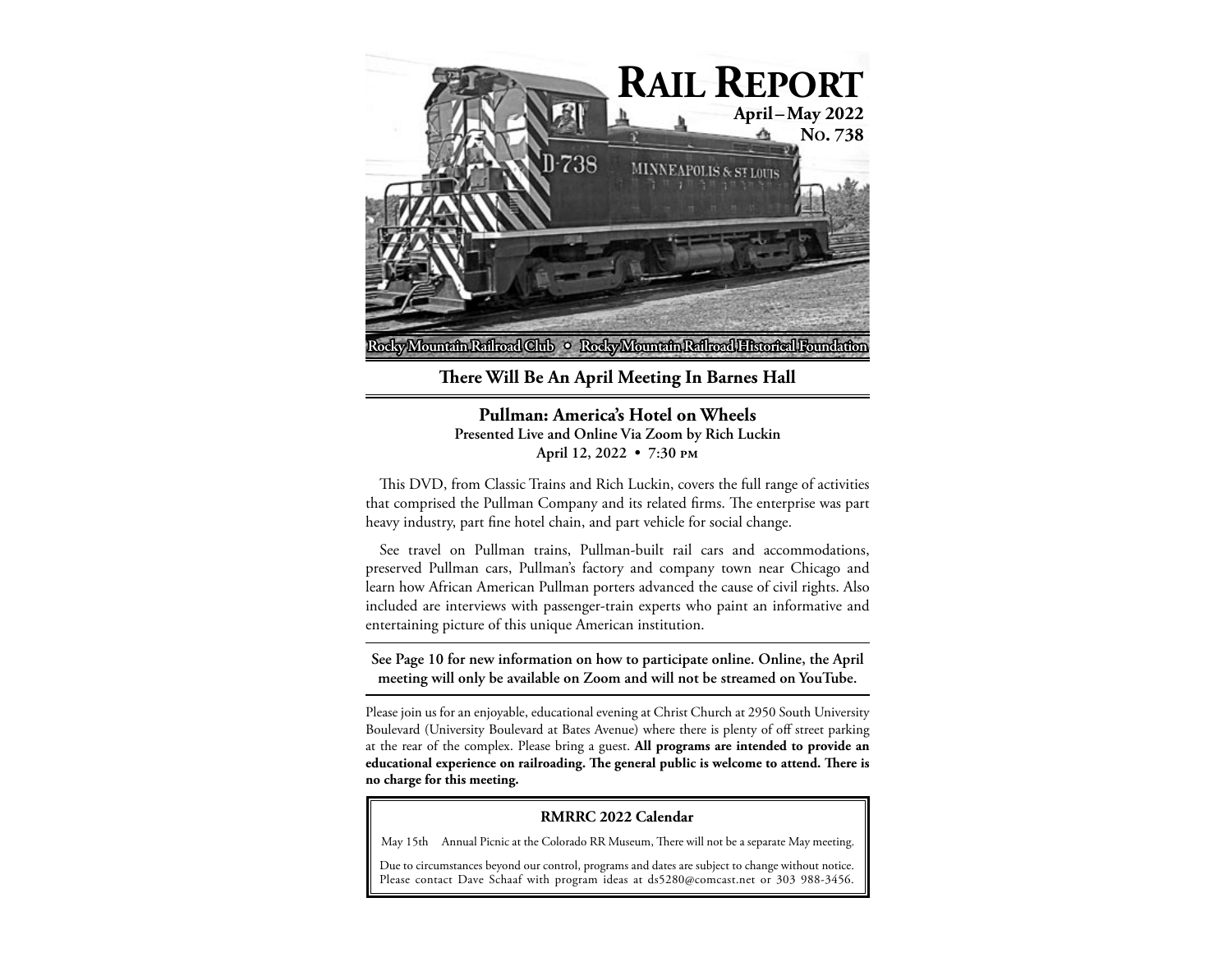## **Pullman: America's Hotel on Wheels**



A Pullman Porter serving meals.



Pullman Porters.

The masthead features Minneapolis & St. Louis Railroad locomotive 738. – Photo from the Tom Klinger Collection.

## **Pullman: America's Hotel on Wheels**



The Florida Special.



Pullman porter featured in advertising.

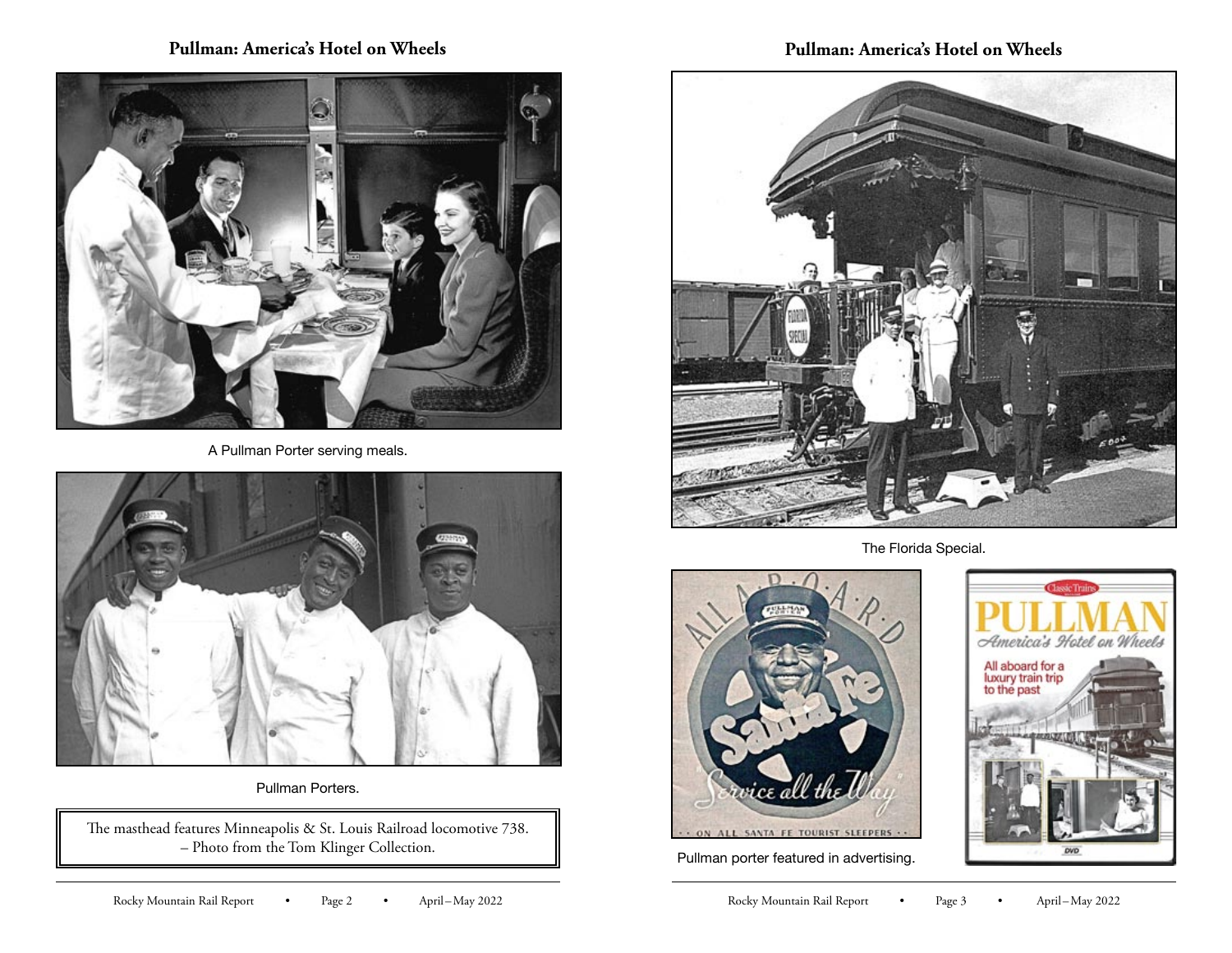### **Colorado Railroad Museum Activity**



Rio Grande Southern No. 20 running on the Colorado Railroad Museum loop counter-clockwise, opposite of their usual way. – Photo © 2022 Dave Schaaf.



Rio Grande Southern business car "Rico" in the CRRM roundhouse, due for repainting. It is likely to reappear in a shade of green. – Photo © 2022 Dave Schaaf.

## **Club Picnic and Steam Up at the Colorado Railroad Museum — Sunday, May 15th — Grounds Open at 9:00 AM for Parade, Lunch Buffet at Noon**

The Club has an opportunity for another daytime picnic at the Colorado Railroad Museum in Golden. On Sunday, May 15th, we will have the use of the pavilion at the Museum, and their train will be steam-powered that weekend.

As with any event using antique equipment, there is the possibility of changes to the engines and cars being used but they expect to have two steam locomotives hot for the occasion. The plan is for Rio Grande Southern #20 to pull three passenger cars – D&RGW 280, 284, and B-21. Rio Grande engine #491 is also likely to be steaming near the roundhouse.

If you want to get there early, the Museum plans a parade of three RGS Geese and the two steam engines before 10:00 AM Sunday morning.

The Museum runs the option of an additional-cost train ride for most visitors. These depart on the hour and half-hour through the day. Because those rides often sell out, we have set up three special runs for our members and guests in the morning at 10:15, 10:45, and 11:15 AM only.

You and everyone in your party will need to check-in with our Club representative near the ticket window in the Museum store. We will make sure that you are on the list of paid participants and put a wristband on you. The wristband is required for admission, our train ride, and your meal. Please wear your Club name tag.

Tickets are \$40 per person including the lunch buffet with your choice of BBQ Brisket or BBQ pulled chicken. We also plan to have burnt end baked beans, cole slaw, slider buns, individual chip packages, cookies, and Pork Barrel BBQ sauce. There will also be water and soft drinks.

> **Order tickets online by May 7th and pay with a credit card through PayPal on the Club website at: www.rockymtnrrclub.org or mail your check in time to arrive by May 7th to:**

> > Rocky Mountain RR Club – May Picnic PO Box 620953 Littleton CO 80162-0953

Please include attendees name(s) and dinner choice(s) **of BBQ Brisket or BBQ pulled chicken with your order.** 

### **Note: Tickets will not be available after May 7th or at the event.**

 This event will take the place of our regular monthly meeting for May. (There will not be a meeting at Barnes Hall in May)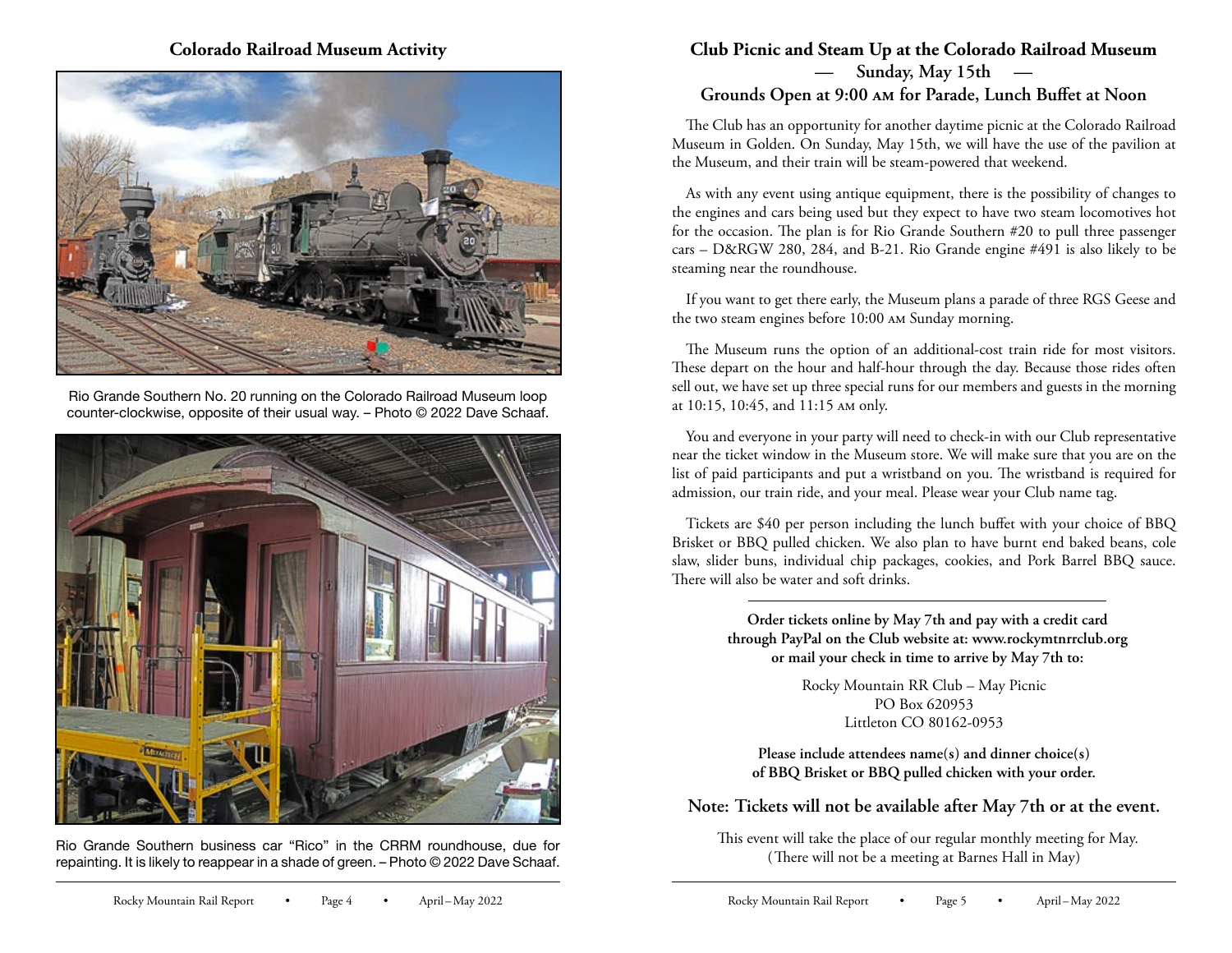## **Cog Equipment Moves at the Colorado RR Museum**



The Colorado Railroad Museum moved this Pike's Peak cog rail locomotive to a new steep grade track display on March 14, 2022. – Photo © 2022 Dave Schaaf.

# **Current Railroad Happenings**



The BNSF Golden local was switching a lumber facility near 44th and McIntyre Street in Golden, Colorado, on March 14, 2022. – Photo © 2022 Dave Schaaf.

# **Cog Steam Locomotive No. 1 Moved at the Colorado RR Museum**





The Colorado Railroad Museum moved the Manitou & Pike's Peak Railway steam locomotive to a new hillside display track near their library on March 14, 2022. – Two photos © 2022 Dave Schaaf.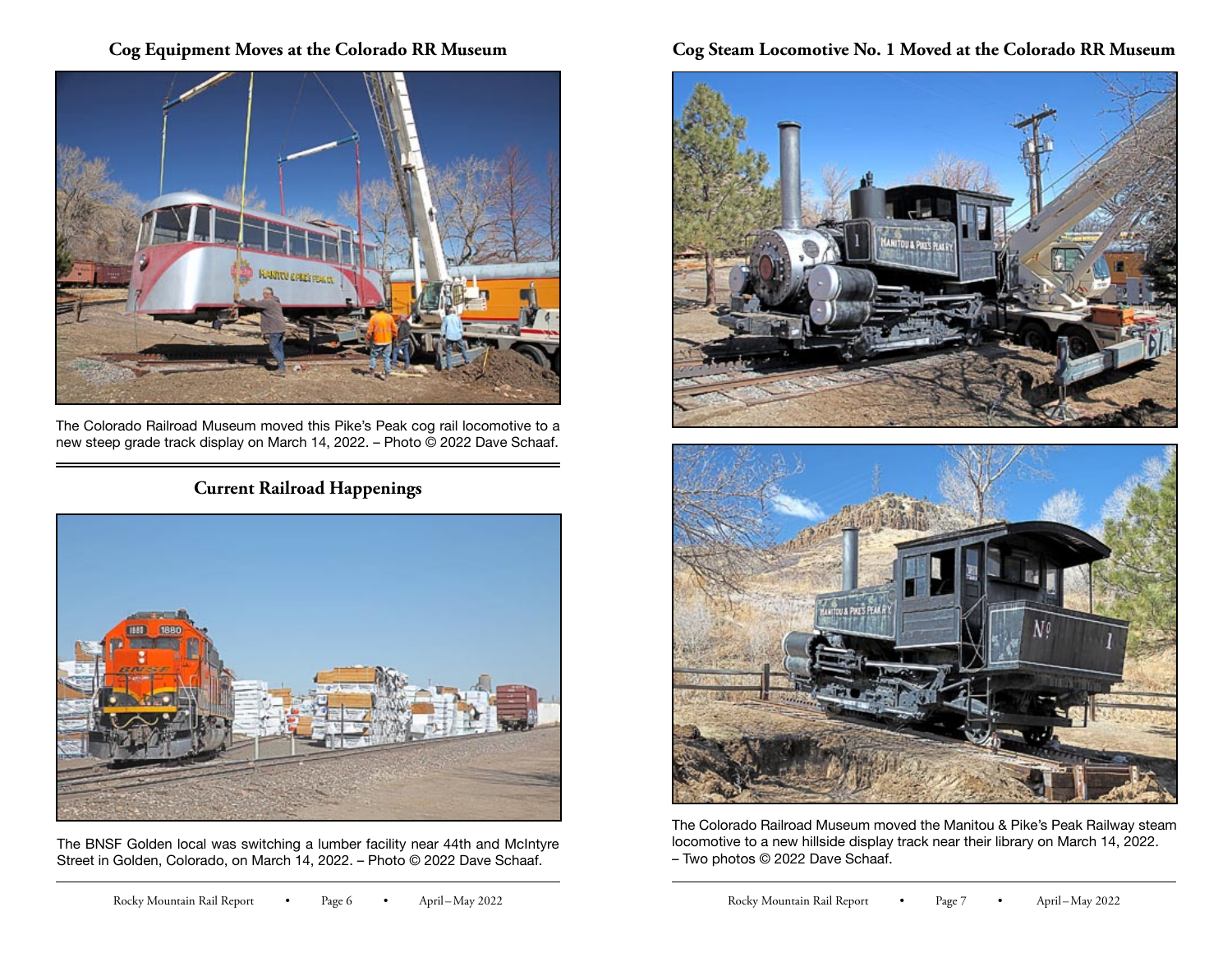### **Current Railroad Happenings**



The first Rocky Mountaineer painted diesel unit in Colorado, RMRX 8020, shown here in Denver on February 18, 2022. – Photo © Dave Schaaf.



Freshly outshopped from MEI, Rocky Mountaineer RMRX 8021, a GP40-3, was moved into Colorado on Union Pacific's North Platte, Nebraska, to 36th Street Yard, Denver, train M NPDV-16. The train was held north of Ault, Colorado, during the snowy morning of March 17, 2022, waiting to meet a hot northbound Z-train out of Denver. This is the second of the two Rocky Mountaineer locomotives in Colorado for their Rockies to the Red Rocks service. – Photo © 2022 by Chip.

# **Contact Email Correction For Mike Butler's Request For Photographs Or Written Memories**

Club member Mike Butler is requesting photographs or brief written memories from Club members for any of the Club excursions listed on page 8 of the March *Rail Report* for his new book titled *Rocky Mountain Railroad Club Golden Anniversary Excursions*.

**Unfortunately Mike's email address in the March** *Rail Report* **was incorrect. Please email your submissions to Mike at: michaelbutler@q.com**

# **Events of Railroad History: Rio Grande Has Issued 45 Movies on Territory**

From the *Colorado Springs Gazette*, May 13, 1945 Contributed by Dan Edwards

Thousands of persons in all parts of the United States are being given an opportunity to view the unlimited agricultural and industrial potentialities of the Rocky Mountain West, as well as its scenic splendors, as the motion picture program inaugurated several years ago by the Rio Grande Railroad is expanded.

The recent completion of a new film showing the San Juan Basin Empire brings to 45 the total number of pictures the Rio Grande has produced to advertise the territory it serves.

While designed primarily to stimulate interest in and create additional markets for the products of this area, the program also has had the effect of increasing travel in the Rocky Mountain West and of encouraging new settlement.

Until the war, these pictures were shown all over the country by traveling projectionists, working in cooperation with the 27 Rio Grande "off-line" travel agencies in eastern, southern, and farwestern states. Now these men no longer travel, but the projection equipment and films are constantly being shipped from point to point and are always enthusiastically received.

Some of the more popular films are those showing Utah's agricultural program, the peach "industry" of western Colorado, the productive paradise of the Upper Arkansas Valley and the vast potato production of the San Luis Valley. Other subjects covered include the cattle and sheep production, and the now world-famous apples produced in this region.

In addition to the agricultural and industrial films, there are others devoted primarily to the scenic wonders of the west, such as Utah's "Desert Empire" and the famed Pikes Peak region.

One example of the far-reaching effect of the program may be found in the fact that at the Golden Gate International Exposition more than 200,000 persons attended the Rio Grande exhibit to see films relating to this region.

The program is under the direction of George F. Dodge, director of public relations, and Carlton T. Sills, advertising manager for the Rio Grande. Several years ago, they retained the services of R. B. (Bud) Hooper, who has spent many years in Hollywood's studios and who has built up an enviable nation-wide reputation for his color photography.

The films, which run approximately 30 minutes, and most of which have "sound," are always shown without charge.

The Rio Grande, one of the first railroads in the country to develop an extensive motion picture program, also has several special films covering safety, courtesy and other related subjects that are used as part of an educational program for its proud employees.

*Question: Does anyone know whether any of these films have been preserved?*